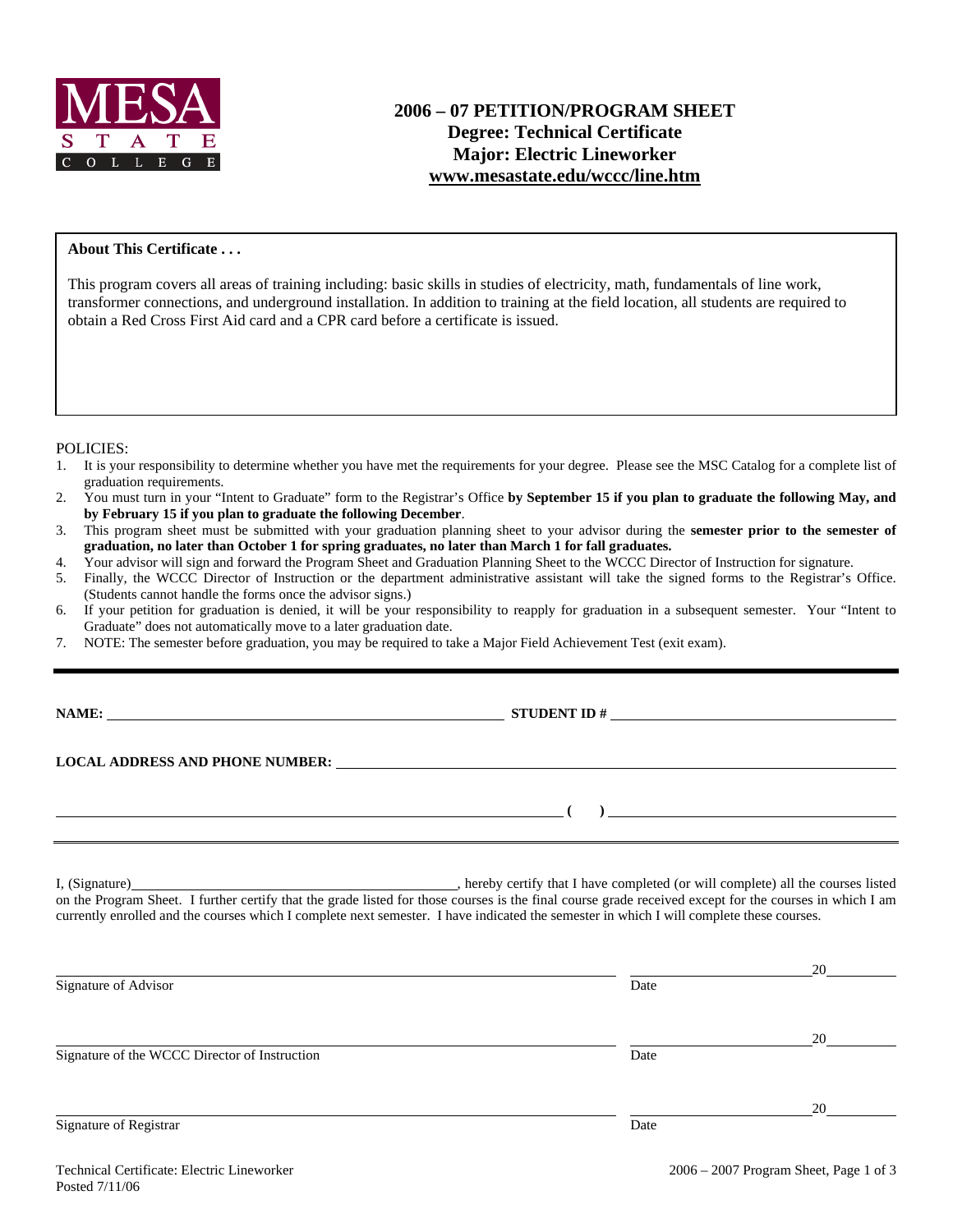- A cumulative grade point average of 2.0 or higher must be maintained for all courses taken. Must obtain a minimum of 2.00 ("C") in each listed course, except ELCL 111 and ELCL 120.
- It is recommended that students work closely with a faculty advisor when selecting appropriate courses and scheduling classes.

#### **Technical Certificate: Electric Lineworker** (39 Semester Hours) Must earn a "C" or higher in each course except ELCL 111 and ELCL 120.

| Course      | No.   | Credit | Grade                                                                               | Term | Year | Trns/Subs                                                             | Course      | <u>No.</u> | Credit | Grade                                                                               | Term | Year | Trns/Subs                 |
|-------------|-------|--------|-------------------------------------------------------------------------------------|------|------|-----------------------------------------------------------------------|-------------|------------|--------|-------------------------------------------------------------------------------------|------|------|---------------------------|
| <b>ELCL</b> | - 111 |        |                                                                                     |      |      | $\frac{5}{2}$ $\frac{1}{2}$ $\frac{1}{2}$ $\frac{1}{2}$ $\frac{1}{2}$ | ELCL.       | 137        |        |                                                                                     |      |      | <u>2</u> <u>—</u> — — — — |
| ELCL        | 120   |        | $\frac{5}{2}$ $\frac{1}{2}$ $\frac{1}{2}$ $\frac{1}{2}$                             |      |      |                                                                       | ELCL        | 137L       |        |                                                                                     |      |      |                           |
| ELCL.       | 131   |        |                                                                                     |      |      |                                                                       | ELCL.       | 140        |        |                                                                                     |      |      |                           |
| ELCL        | 132   |        | $\frac{4}{\sqrt{2}}$ $\frac{1}{\sqrt{2}}$ $\frac{1}{\sqrt{2}}$                      |      |      |                                                                       | ELCL        | 140L       |        | $\frac{2}{\sqrt{2}}$ $\frac{2}{\sqrt{2}}$ $\frac{2}{\sqrt{2}}$ $\frac{2}{\sqrt{2}}$ |      |      |                           |
| <b>ELCL</b> | 132L  |        | $\overline{2}$                                                                      |      |      |                                                                       | <b>ELCL</b> |            |        | $145 \qquad 1$                                                                      |      |      |                           |
| ELCL        | 136L  |        | $\frac{4}{\sqrt{2}}$ $\frac{4}{\sqrt{2}}$ $\frac{4}{\sqrt{2}}$ $\frac{4}{\sqrt{2}}$ |      |      |                                                                       | ELCL        | 145L       |        | $\frac{2}{\sqrt{2}}$ $\frac{2}{\sqrt{2}}$ $\frac{2}{\sqrt{2}}$                      |      |      |                           |
|             |       |        |                                                                                     |      |      |                                                                       |             |            |        |                                                                                     |      |      |                           |

### **Technical Certificate: Electric Lineworker Course Requirements** (39 Semester Hours)

| <b>Required Courses:</b> |                                                        |
|--------------------------|--------------------------------------------------------|
|                          | ELCL 111 Mathematical Basic Electricity                |
|                          | ELCL 120 Fundamentals of Electricity                   |
|                          | ELCL 131 Electrical Distribution Theory I              |
|                          | ELCL 132 Electrical Distribution Theory II             |
|                          | ELCL 132L Electrical Distribution Theory II Laboratory |
|                          | ELCL 136L Related Fundamentals I Laboratory            |
|                          | ELCL 137 Related Fundamentals II                       |
|                          | ELCL 137L Related Fundamentals II Laboratory           |
|                          | ELCL 140 Underground Procedure                         |
|                          | ELCL 140L Underground Procedure Laboratory             |
|                          | ELCL 145 Hotline Procedures                            |
|                          | ELCL 145L Hotline Procedures Laboratory                |
|                          |                                                        |